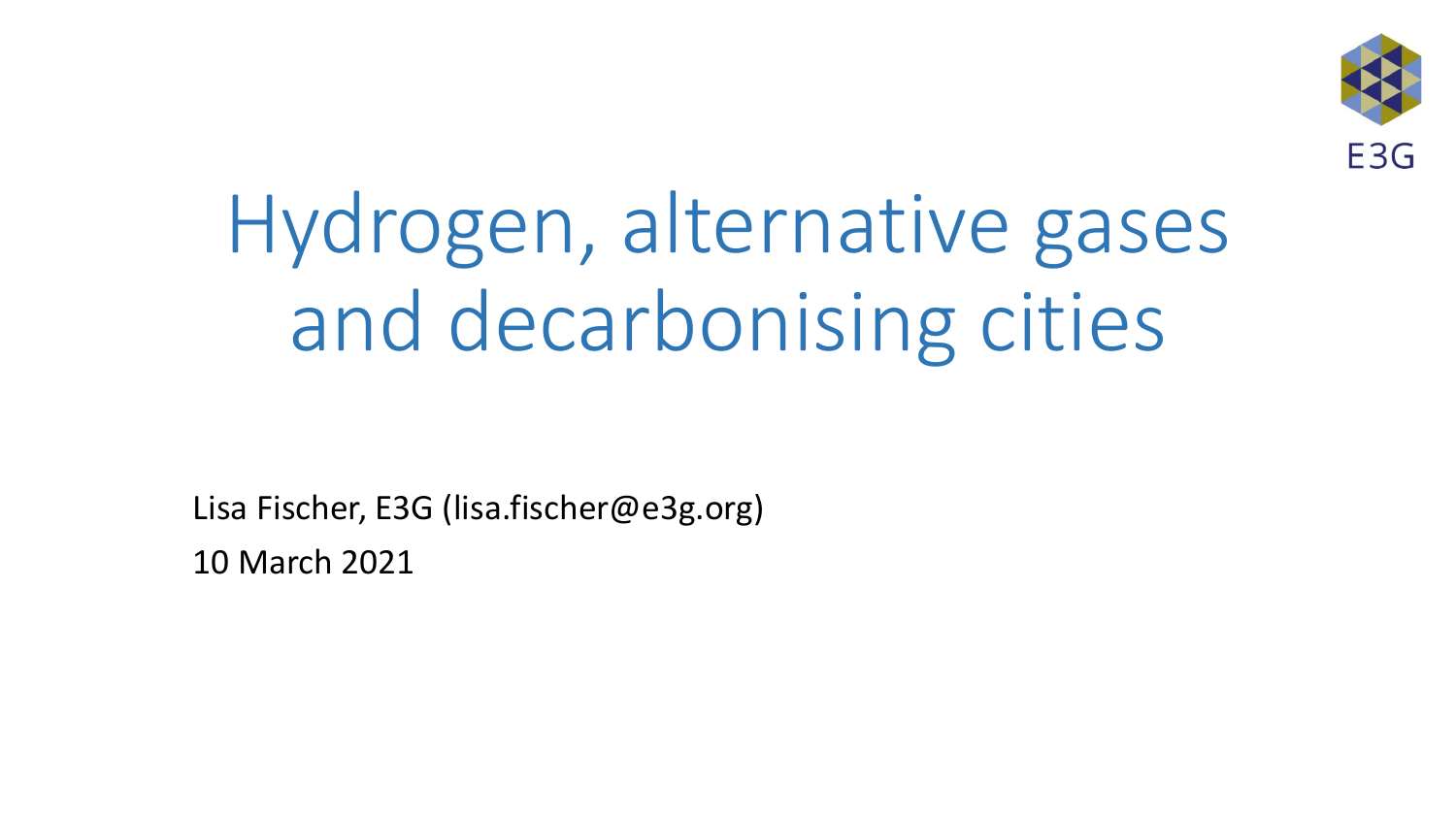#### What is E3G?





What: **[E3G](http://www.e3g.org/)** is an independent climate change think tank.



**Mission:** To accelerate the transition to a climate safe world.



**Where:** London, Brussels, Berlin, Dublin and Washington D.C. and staff in seven other countries worldwide.



**How:** We deliver outcomes through coalitions with partners in government, politics, NGOs, science & media.



**Funding:** Primarily from philanthropic foundations.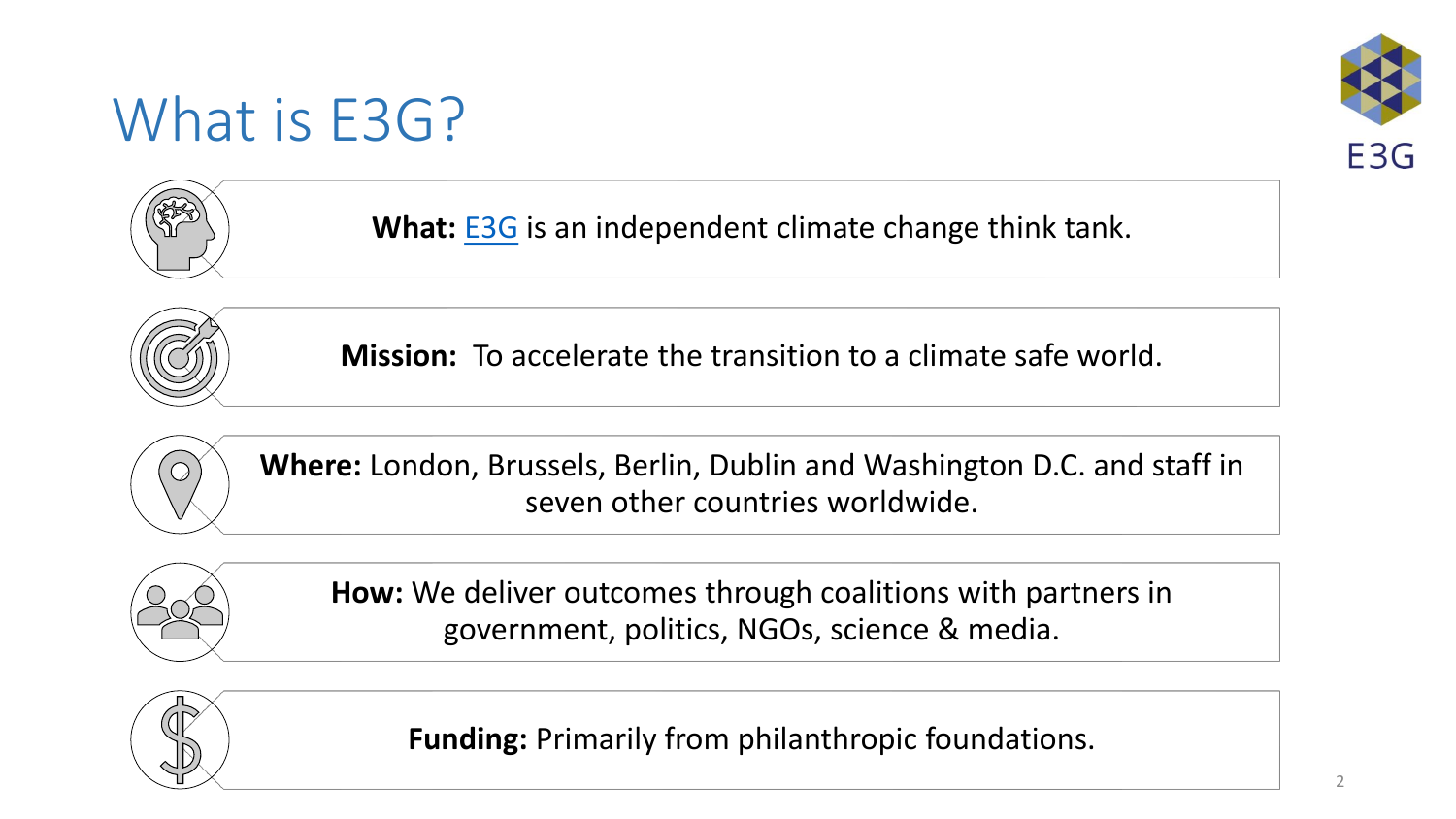

#### Hydrogen and net-zero emissions

#### **Facts:**

- **Biomethane** still emits CO2 at combustion stage and potential methane through production and transportation. It is thus only net-zero if the production method leads to additional capturing of CO2 or avoidance of waste.
- **Hydrogen** does not emit CO2 at the point of combustion, but there may still be (significant) lifecycle emissions incl from:
	- $\triangleright$  Fossil gas production and transportation through methane leakage (for so called blue or turquoise hydrogen)
	- $\triangleright$  The limitations of the carbon capture method (the maximum achieved is so far 95%)
	- $\triangleright$  The electricity used to produce electrolysis hydrogen.
- **As a result, sustainable gases are a scarce premium product and likely to be expensive.** Between  $1/10^{th}$  and  $\frac{1}{4}$ of current fossil gas use by 2050 at EU level. [\(ICCT](https://theicct.org/publications/role-renewable-methane-eu))

#### **Policy context:**

- EU hydrogen strategy prioritises renewable hydrogen in the long term.
- EU sustainable finance taxonomy (draft) sets levels for hydrogen manufacturing that only allow for renewable (or nuclear) hydrogen.
- At EU level, targets require a >60% reduction in GHG emissions in the building sector until 2030. It is unlikely hydrogen can make a significant contribution until then.
- **1. Emissions**: Does the 'emissions scope' used in your planning allow to reflect up- & midstream emissions (i.e. include scope 3 emissions)?
- **2. Lock-in risk**: Does the city strategy allow for switching to 100% renewable hydrogen in the end? Where would it come from? What would happen if it didn't develop at scale?
- **3. Adding value**: For what purposes would hydrogen be of highest added value in your city?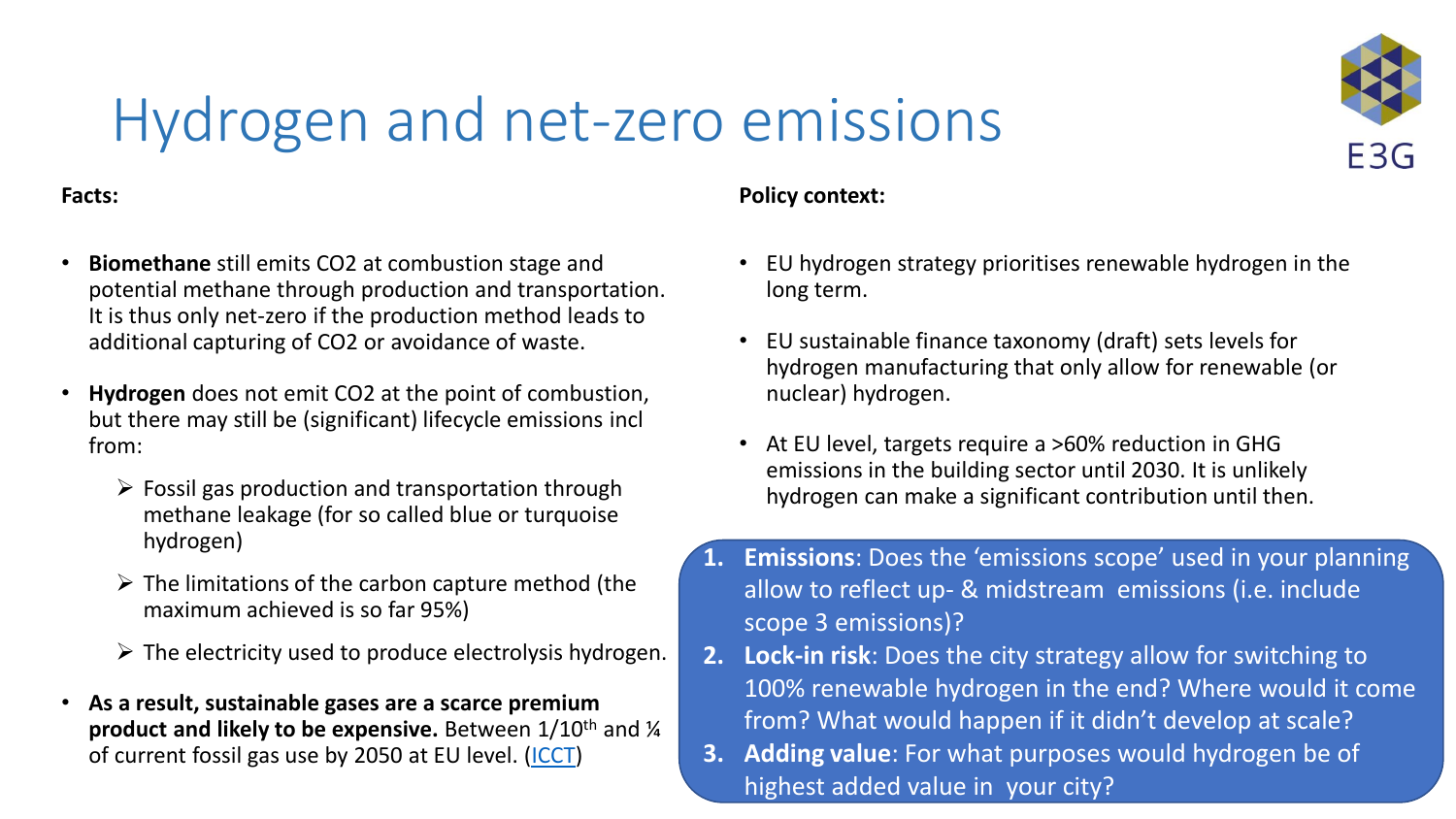

### Hydrogen and the energy system

- In terms of overall system efficiency, **there is only a few end use sectors where it makes sense to deploy hydrogen and where demand is likely to emerge**, notably where currently no alternatives are available. E.g. 40% of current gas use in industry is for heat >100°C and can be replaced with heat pumps which can in many cases be more energy-efficient than hydrogen [\(Agora Energiewende](https://www.agora-energiewende.de/en/press/news-archive/no-regret-hydrogen-infrastructure-for-europe/))
- The suitability of existing gas infrastructure for hydrogen use needs to be examined carefully.
	- $\triangleright$  Destinations may be different to current gas use (e.g. instead to replace grey hydrogen and coal) and demand volumes may be lower than for gas.
	- $\triangleright$  Refurbishment of networks, compressors and end use appliances would be required (only 10% blending safe on average) and costs are only poorly understood.
	- $\triangleright$  As a result, hydrogen infrastructure and networks may be much more localised around industrial clusters or be thought as a function of the electricity infrastructure.
- **"Blue hydrogen" as a transitionary strategy requires significant investments (in CCS) that may not be justified if only used for a limited amount of time**. Given the entanglement with fossil companies, this also bears a higher risk of lock-in and nondelivery which would need to be governed carefully.



- **1. Adding value 2**: How to design an energy system (network, markets and investments) where hydrogen gets steered towards where it adds most value? What are the barriers to that?
- **2. Managing risk:** What happens if we don't do that?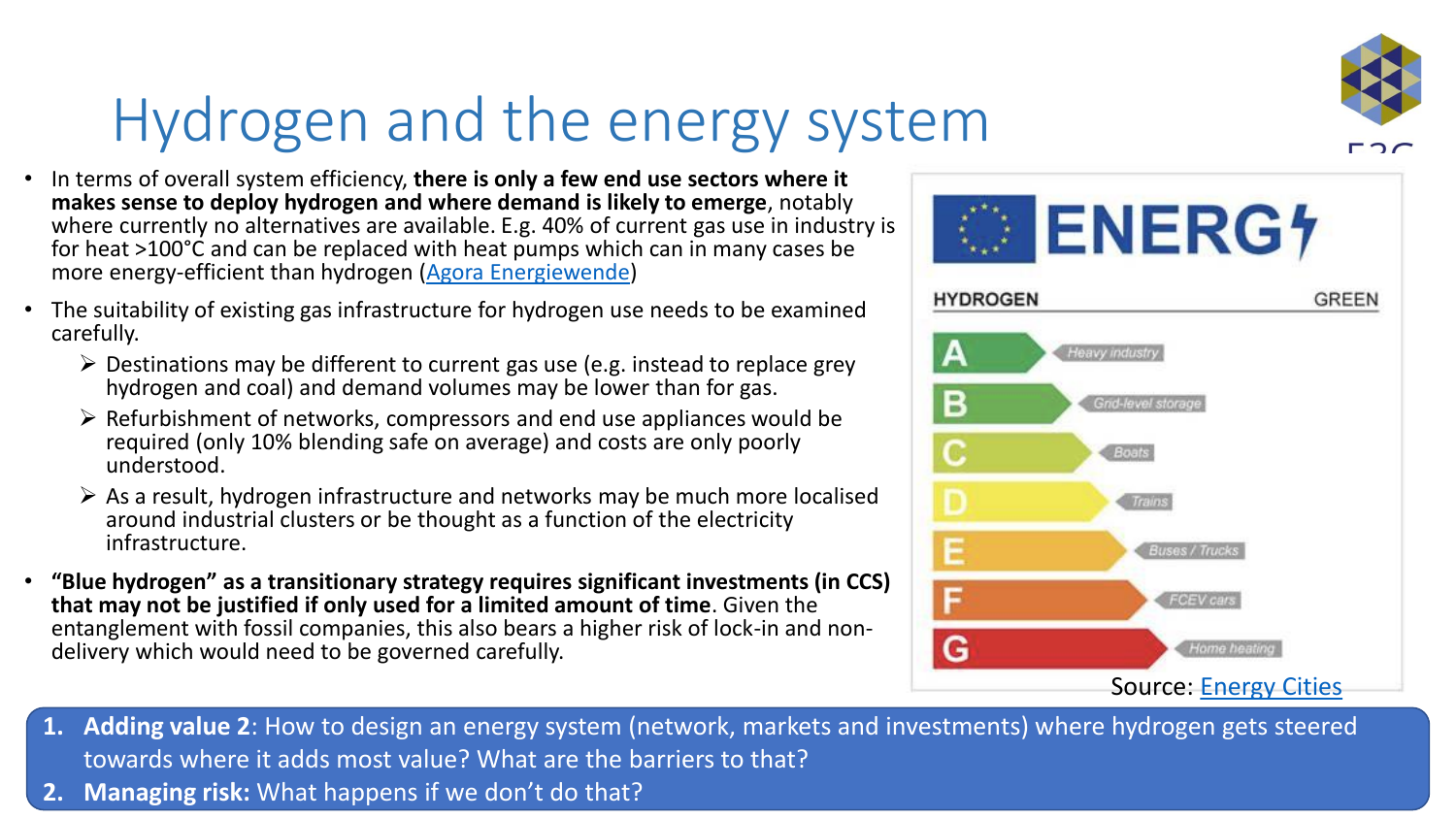### Hydrogen and the citizen

E3G

• **Affordability**: It is important that all consumers have the option to come off the gas/hydrogen grid, instead of being penalised for not being able to do so in the long run.



- **Health:** NOx impacts of hydrogen in homes & flammability risk could be potentially higher, impacts still need [to be better understood \(UK BEIS](https://assets.publishing.service.gov.uk/government/uploads/system/uploads/attachment_data/file/699685/Hydrogen_Appliances-For_Publication-14-02-2018-PDF.pdf)  study)
- **Jobs:** hydrogen production can create jobs, with the bulk of that being in the electricity production ([EC study\)](https://op.europa.eu/en/publication-detail/-/publication/7e4afa7d-d077-11ea-adf7-01aa75ed71a1/language-en), yet efficiency creates around 3x as many [jobs per € invested \(](https://www.iea.org/reports/sustainable-recovery)IEA green recovery).
- **1. Fairness**: How to provide a regulatory and fiscal framework so that coming off the gas grid is at least as accessible as switching to hydrogen?
- **2. Social and economic effect:** How does hydrogen fit with the overall local economic and social vision? How does it contribute to skills profiles, local supply chains and industries, if at all? What local value add?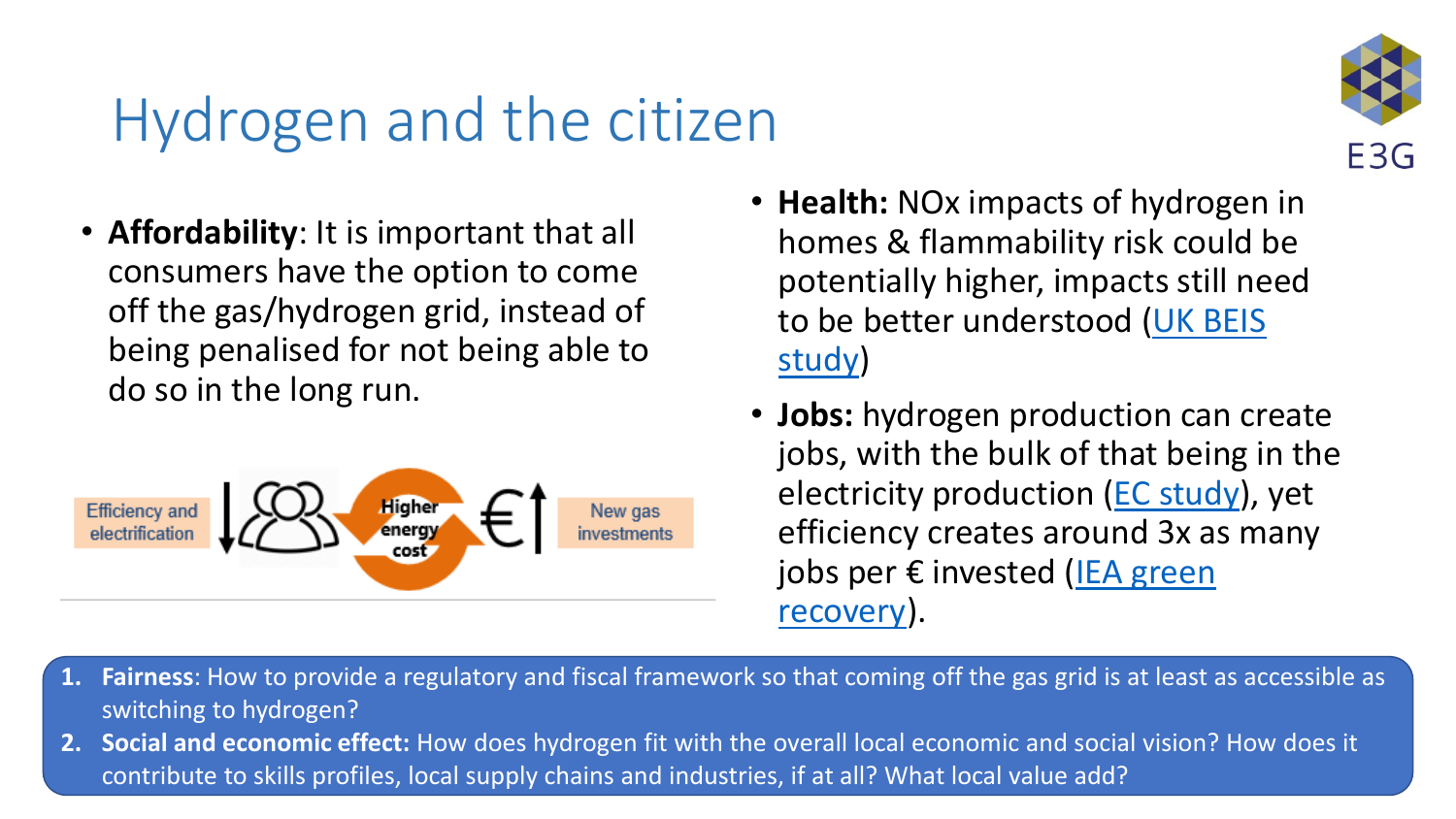## Choosing your pathway: what role for hydrogen? Critical factors



- Making fast progress: Is your plan dependent on short term delivery of alternative gases?
- Managing risk: How dependent is your plan on ➢Projected cost reductions of H2 or delivery of CCS ➢Supply of renewable hydrogen outside your control? ➢Demand from sectors where other solutions are available? ➢Decisions about infrastructure outside your control?
- Ensuring fairness: What would a green gas/hydrogen pathway mean for consumer costs and benefits?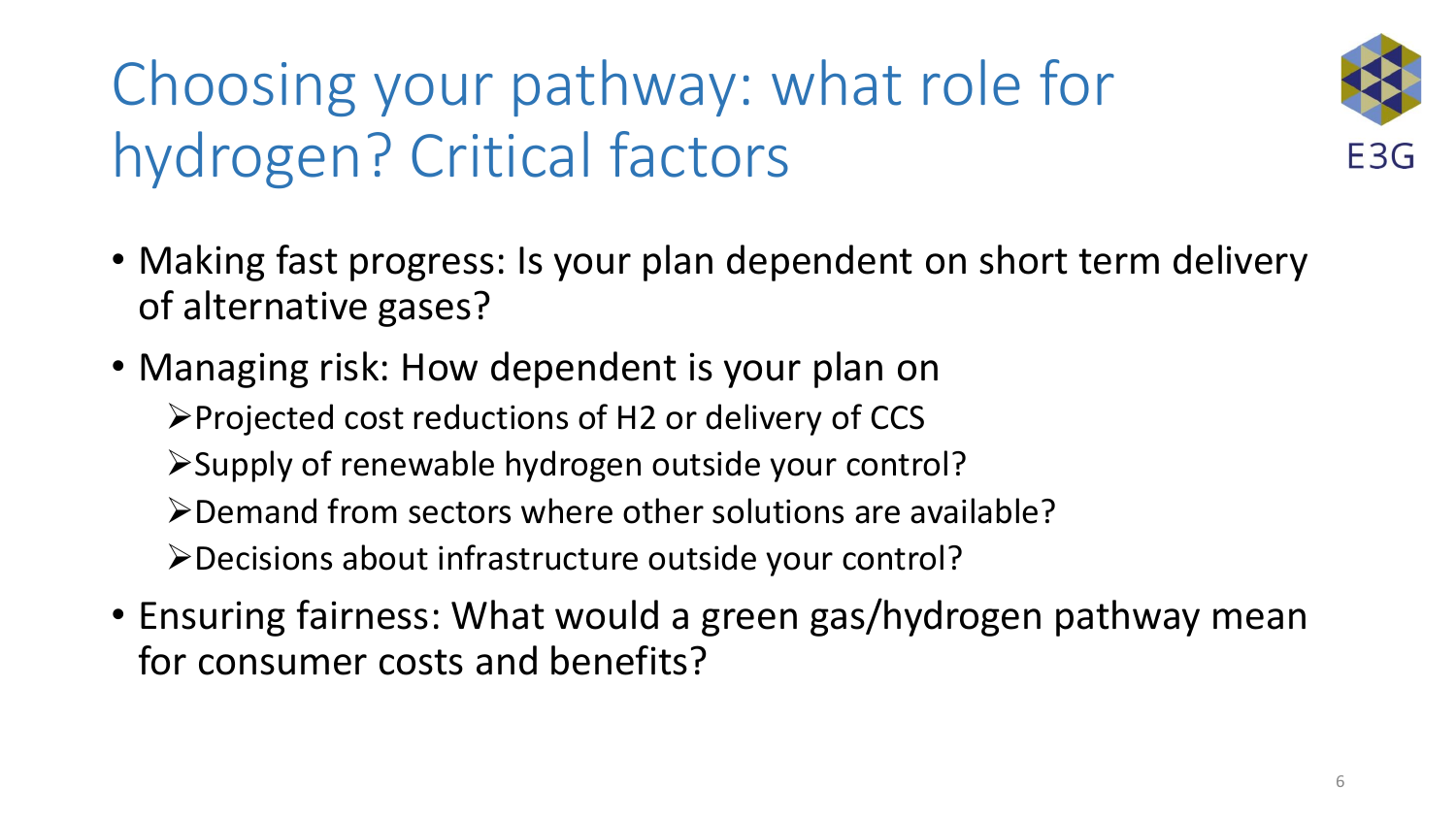#### Discussion questions



- **1. Emissions**: Does the 'emissions scope' used in your planning allow to reflect up- & midstream emissions (i.e. include scope 3 emissions)?
- **2. Lock-in risk**: Does the city strategy allow for switching to 100% renewable hydrogen in the end? Where would it come from? What would happen if it didn't develop at scale?
- **3. Adding value**: For what purposes would hydrogen be of highest added value in your city?
- **4. Adding value 2**: How to design an energy system (network, markets and investments) where hydrogen gets steered towards where it adds most value? What are the barriers to that? What governance or institutions do we need?
- **5. Managing risk:** What happens if we don't target the use of hydrogen?
- **6. Fairness**: How to provide a regulatory and fiscal framework so that coming off the gas grid is at least as accessible as switching to hydrogen?
- **7. Social and economic effect:** How does hydrogen fit with the overall local economic and social vision? How does it contribute to skills profiles, local supply chains and industries, if at all? What local value add?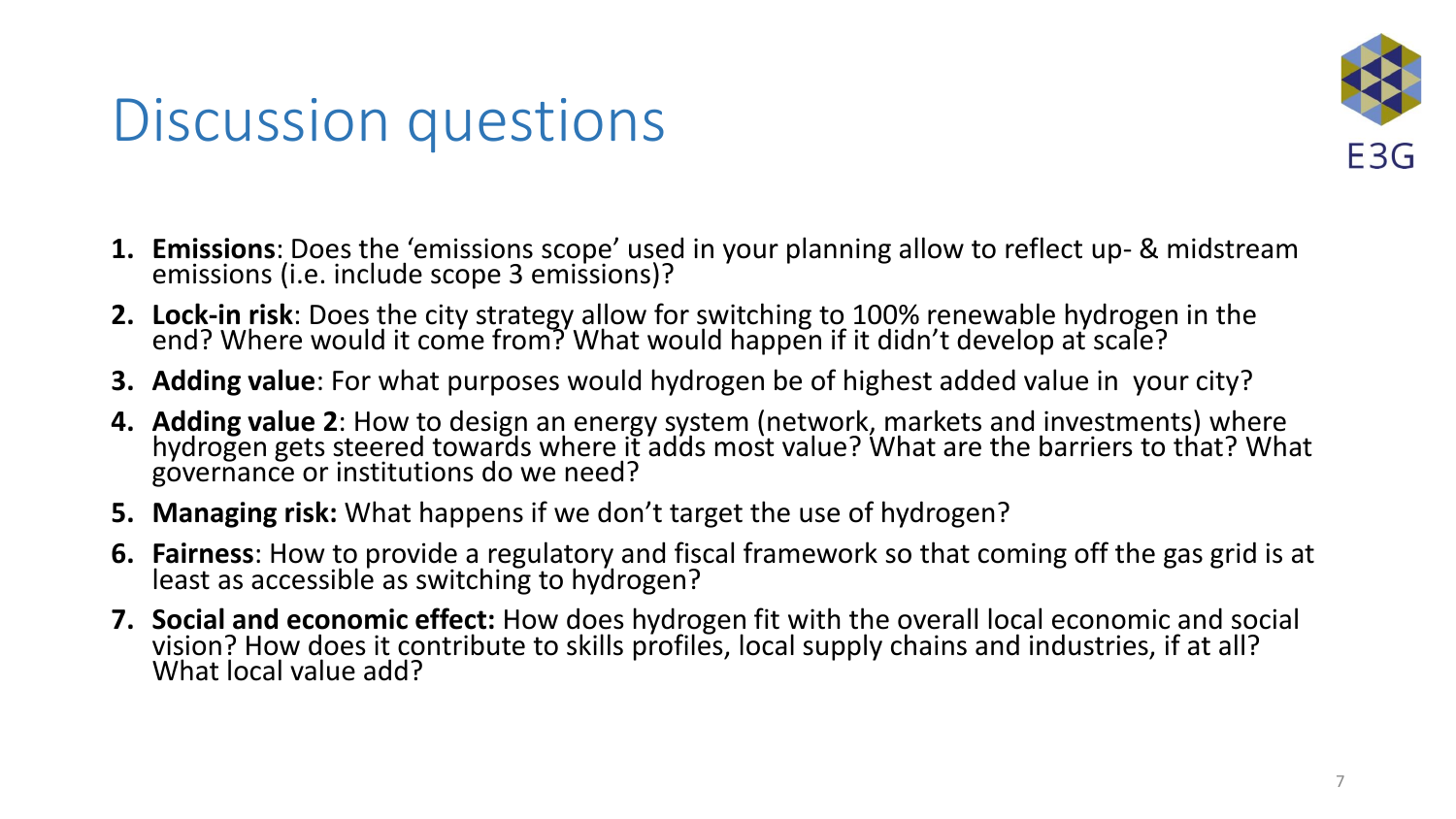

#### Relevant material on hydrogen

Markets/broader context:

- E3G, Feedback on Gas networks [revision of rules on market access](https://ec.europa.eu/info/law/better-regulation/have-your-say/initiatives/12766-Revision-of-EU-rules-on-Gas-/F1966396)
- E3G, Hydrogen Strategy [harnessing momentum for a new regulatory approach](https://www.e3g.org/wp-content/uploads/11_6_20_E3G_EU-Hydrogen-Strategy-HARNESSING-MOMENTUM-FOR-A-NEW-REGULATORY-APPROACH.pdf) Costs & comparisons:
- Carbon Brief, [In-depth Q&A: Does the world need hydrogen to solve climate change?](https://www.carbonbrief.org/in-depth-qa-does-the-world-need-hydrogen-to-solve-climate-change)
- Michael Liebreich, [Separating Hydrogen Hype from Hope](https://about.bnef.com/blog/liebreich-separating-hype-from-hydrogen-part-two-the-demand-side/)
- ICCT, Hydrogen for heating? [Decarbonisation options](https://theicct.org/publications/hydrogen-heating-eu-feb2021) for households in the European Union in 2050
- [E3G, Renewable and decarbonised gases](https://www.e3g.org/library/briefing-summary-pro-consumer-pro-climate-a-new-eu-agenda-for-natural-gas)  options for a zero-emissions society Infrastructure:
- Agora, [No-regret hydrogen infrastructure for Europe](https://theicct.org/publications/hydrogen-heating-eu-feb2021)
- Artelys, [What energy infrastructure to support 1.5°C scenarios?](https://www.artelys.com/wp-content/uploads/2020/11/Artelys-2050EnergyInfrastructureNeeds.pdf)